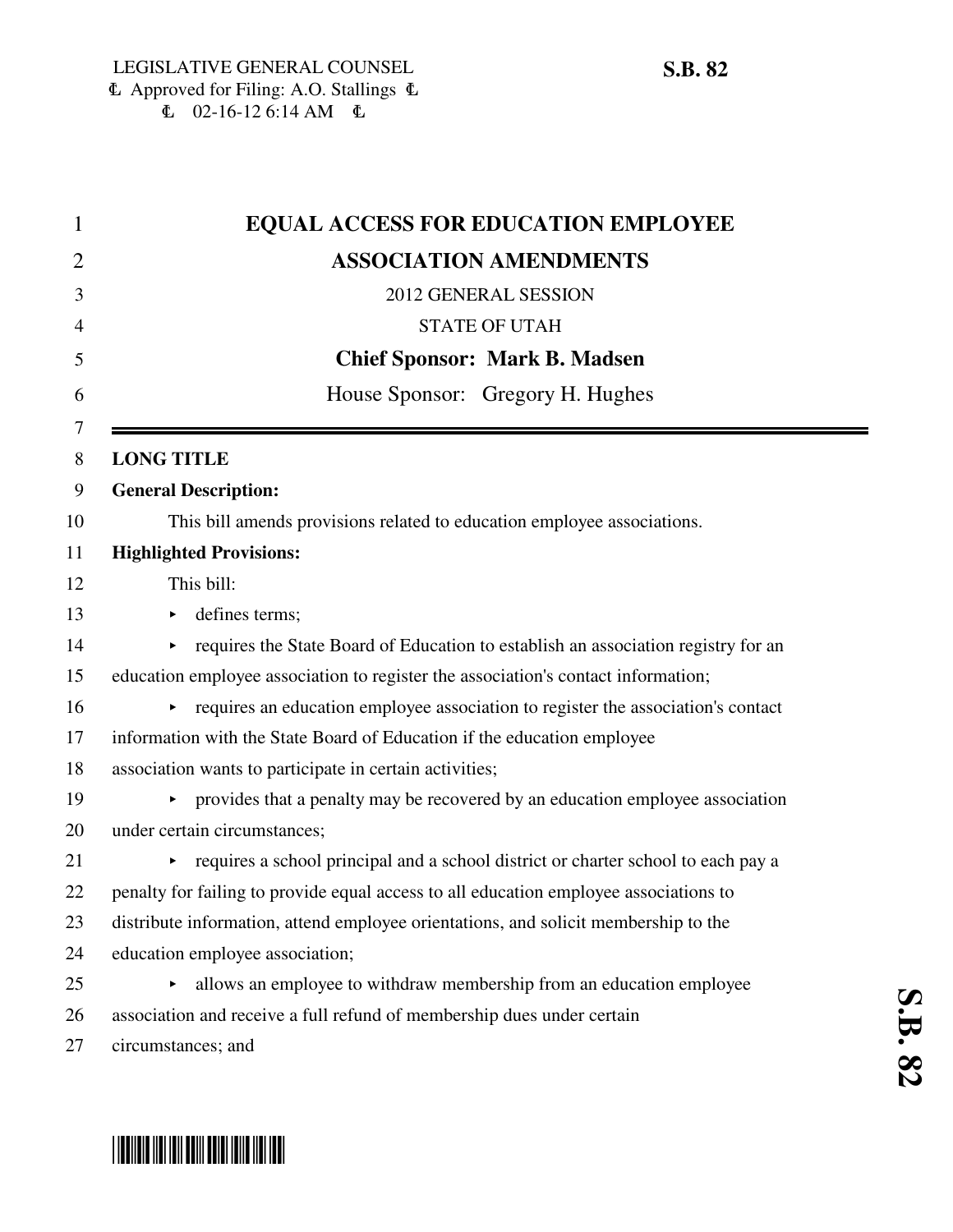| <br>.<br>- 14 | ∼ |
|---------------|---|
|---------------|---|

| 28 | makes technical changes.                                                                          |
|----|---------------------------------------------------------------------------------------------------|
| 29 | Money Appropriated in this Bill:                                                                  |
| 30 | None                                                                                              |
| 31 | <b>Other Special Clauses:</b>                                                                     |
| 32 | None                                                                                              |
| 33 | <b>Utah Code Sections Affected:</b>                                                               |
| 34 | <b>AMENDS:</b>                                                                                    |
| 35 | 53A-3-426, as enacted by Laws of Utah 2007, Chapter 88                                            |
| 36 |                                                                                                   |
| 37 | Be it enacted by the Legislature of the state of Utah:                                            |
| 38 | Section 1. Section 53A-3-426 is amended to read:                                                  |
| 39 | 53A-3-426. Education employee associations -- Equal participation -- Prohibition                  |
| 40 | on endorsement or preferential treatment -- Naming of school breaks -- Civil penalties            |
| 41 | and other remedies.                                                                               |
| 42 | (1) As used in this section:                                                                      |
| 43 | (a) "Activity" means a school activity where an education employee association attends            |
| 44 | or could attend.                                                                                  |
| 45 | (b) "Board" means the State Board of Education.                                                   |
| 46 | $[\text{A}]$ (c) "Education employee association" [includes teacher associations, teacher         |
| 47 | unions, teacher organizations, and classified education employees' associations.] means an        |
| 48 | association that:                                                                                 |
| 49 | $(i)$ is registered with the board as required in Subsection $(2)$ ;                              |
| 50 | (ii) represents teachers or other public school employees; and                                    |
| 51 | (iii) offers insurance to its members as part of its member benefits.                             |
| 52 | (d) "Employee" means an employee of a school district or charter school, including a              |
| 53 | teacher.                                                                                          |
| 54 | (e) "Planned activity" means an activity a school includes on the school's list of                |
| 55 | activities described in Subsection $(8)(a)$ .                                                     |
| 56 | $[\theta]$ (f) "School" means a school district, a school in a school district, a charter school, |
| 57 | or the State Board of Education and its employees.                                                |
| 58 | (g) "Unplanned activity" means an activity of the school that:                                    |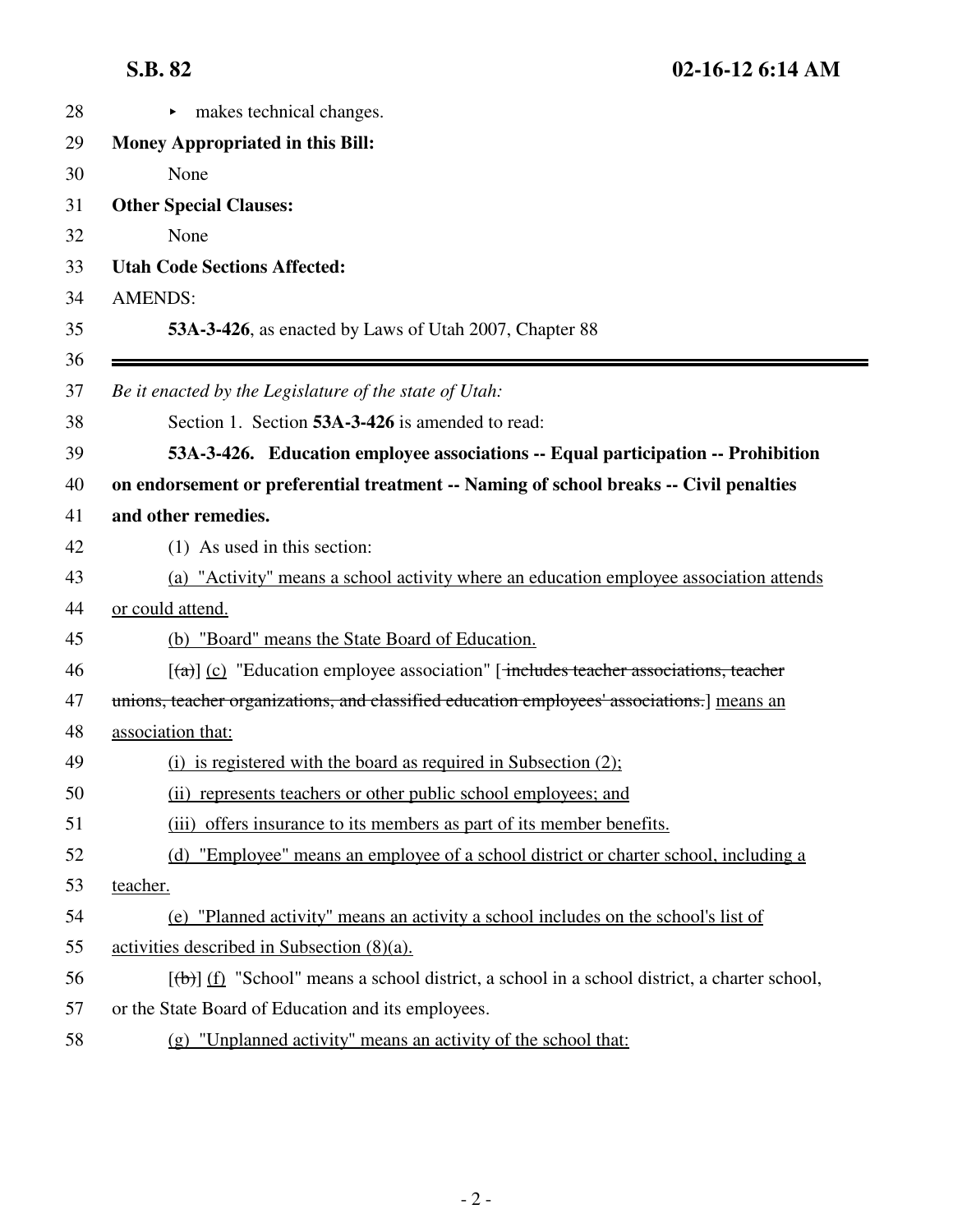## **02-16-12 6:14 AM S.B. 82**

59 (i) is planned after the beginning of a school year; or 60 (ii) is not included on a school's list of planned activities described in Subsection 61 (8)(a). 62 (2) (a) The board shall establish an association registry for an education employee 63 association to register the education employee association's contact information. 64 (b) An education employee association shall register the education employee 65 association's contact information with the board if the education employee association wants to 66 participate in a school's activities described in this section. 67 (c) The contact information required in Subsection (2)(b) shall include: 68 (i) the name of the contact person for the education employee association; 69 (ii) the phone number of the contact person; 70 (iii) the email address of the contact person; and 71 (iv) mailing address of the contact person.  $[2]$  [(2)] (3) A school shall allow education employee associations equal access to the 73 following activities: 74 (a) distribution of information in or access to [teachers' or] employees' physical or 75 electronic mailboxes, including email accounts that are provided by the school; and 76 (b) membership solicitation activities at new [teacher or] employee orientation training 77 or functions. 78  $\left[\left(\frac{3}{3}\right)\right]$  (4) If a school permits an education employee association to engage in any of the 79 activities described in Subsection  $[\frac{1}{2}]$  (3), the school shall permit all other education employee 80 associations to engage in the activity on the same terms and conditions afforded to the 81 education employee association. 82  $[(4)] (5)$  It is unlawful for a school to: 83 (a) establish or maintain structures, procedures, or policies that favor one education 84 employee association over another or otherwise give preferential treatment to an education 85 employee association; or 86 (b) explicitly or implicitly endorse any education employee association.  $[5]$  (6) A school's calendars and publications may not include or refer to the name of 88 any education employee association in relation to any day or break in the school calendar. 89 (7) (a) If a school extends a privilege to an education employee association, that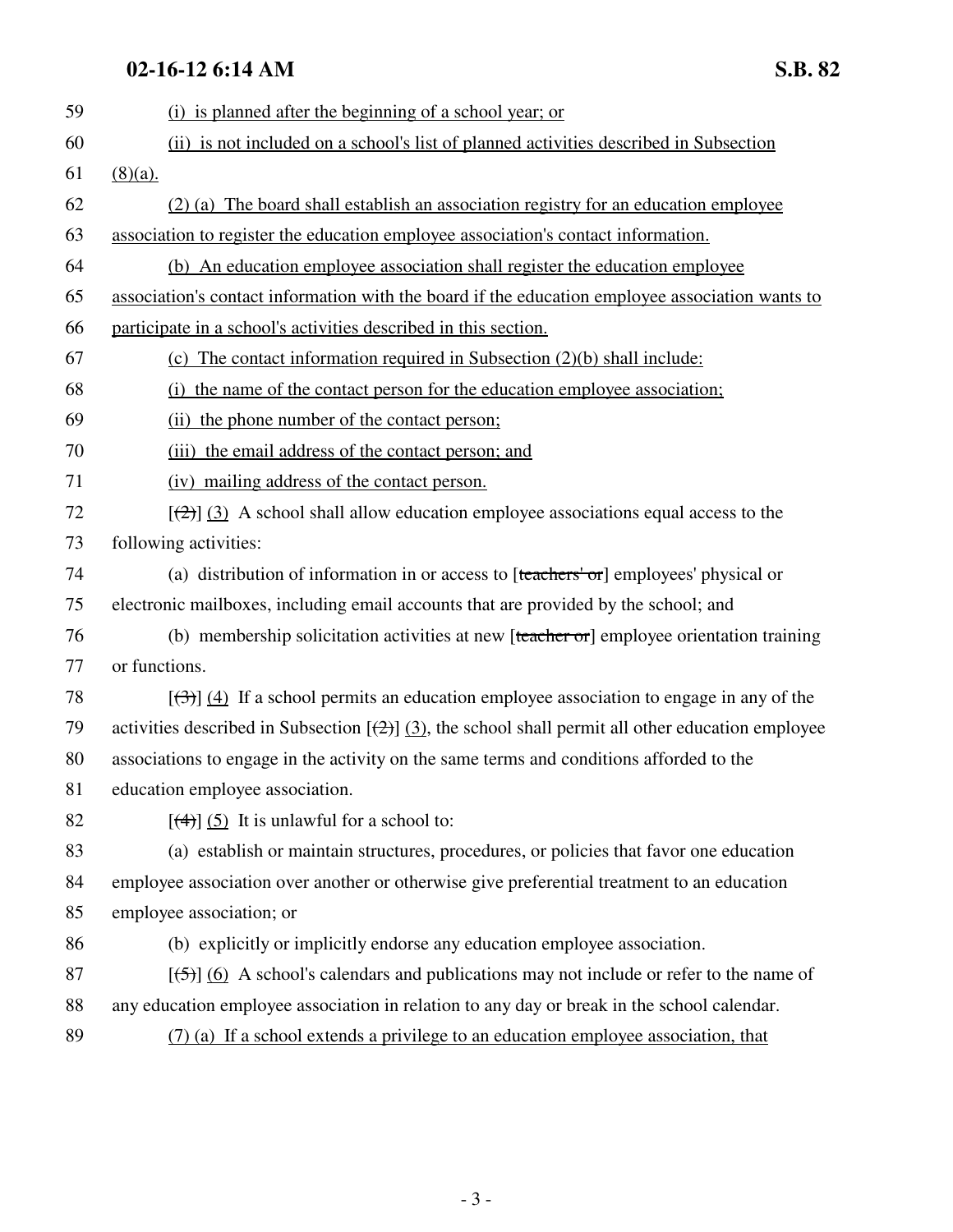**S.B. 82 02-16-12 6:14 AM**

| 90  | privilege must be available to all education employee associations.                           |
|-----|-----------------------------------------------------------------------------------------------|
| 91  | (b) A privilege described in Subsection $(7)(a)$ includes:                                    |
| 92  | (i) membership on a school district or charter school personnel committee or employee         |
| 93  | council;                                                                                      |
| 94  | (ii) access to employee payroll deductions for membership dues; and                           |
| 95  | access to sponsor an employee activity, function, or event.<br>(iii)                          |
| 96  | (8) (a) Upon request, at the beginning of a school year, a school shall provide an            |
| 97  | education employee association a list of the school's planned activities for the school year. |
| 98  | (b) A school shall notify an education employee association of an unplanned activity at       |
| 99  | least two business days before the date of the unplanned activity.                            |
| 100 | (c) A school shall allow an employee association an opportunity to participate in a           |
| 101 | similar activity to a past unplanned activity if:                                             |
| 102 | (i) the education employee association did not attend the past unplanned activity;            |
| 103 | (ii) the school failed to notify an education employee association within two business        |
| 104 | days of the unplanned activity as required in Subsection $(8)(b)$ ; and                       |
| 105 | (iii) another education employee association attended the unplanned activity.                 |
| 106 | (9) If a school violates the provisions of this section, an education employee                |
| 107 | association may bring a civil action in a court having the appropriate jurisdiction for:      |
| 108 | (a) a civil penalty in the amount of \$1,000 per violation, to be paid by the principal of    |
| 109 | the school where the violation occurred;                                                      |
| 110 | (b) a civil penalty in an amount equal to the greater of the following, to be paid by the     |
| 111 | school district or charter school where the violation occurred:                               |
| 112 | (i) $$10,000$ ; or                                                                            |
| 113 | (ii) if the education employee association proves a pattern of violations of this section,    |
| 114 | treble damages; and                                                                           |
| 115 | (c) enforcement of the provisions of this section.                                            |
| 116 | (10) An employee may withdraw the employee's membership from an education                     |
| 117 | employee association and receive a full refund of the employee's membership dues if:          |
| 118 | (a) (i) the education employee association solicited the employee's membership at a           |
| 119 | new employee orientation or other similar function; and                                       |
| 120 | (ii) another education employee association was excluded or prohibited from attending         |